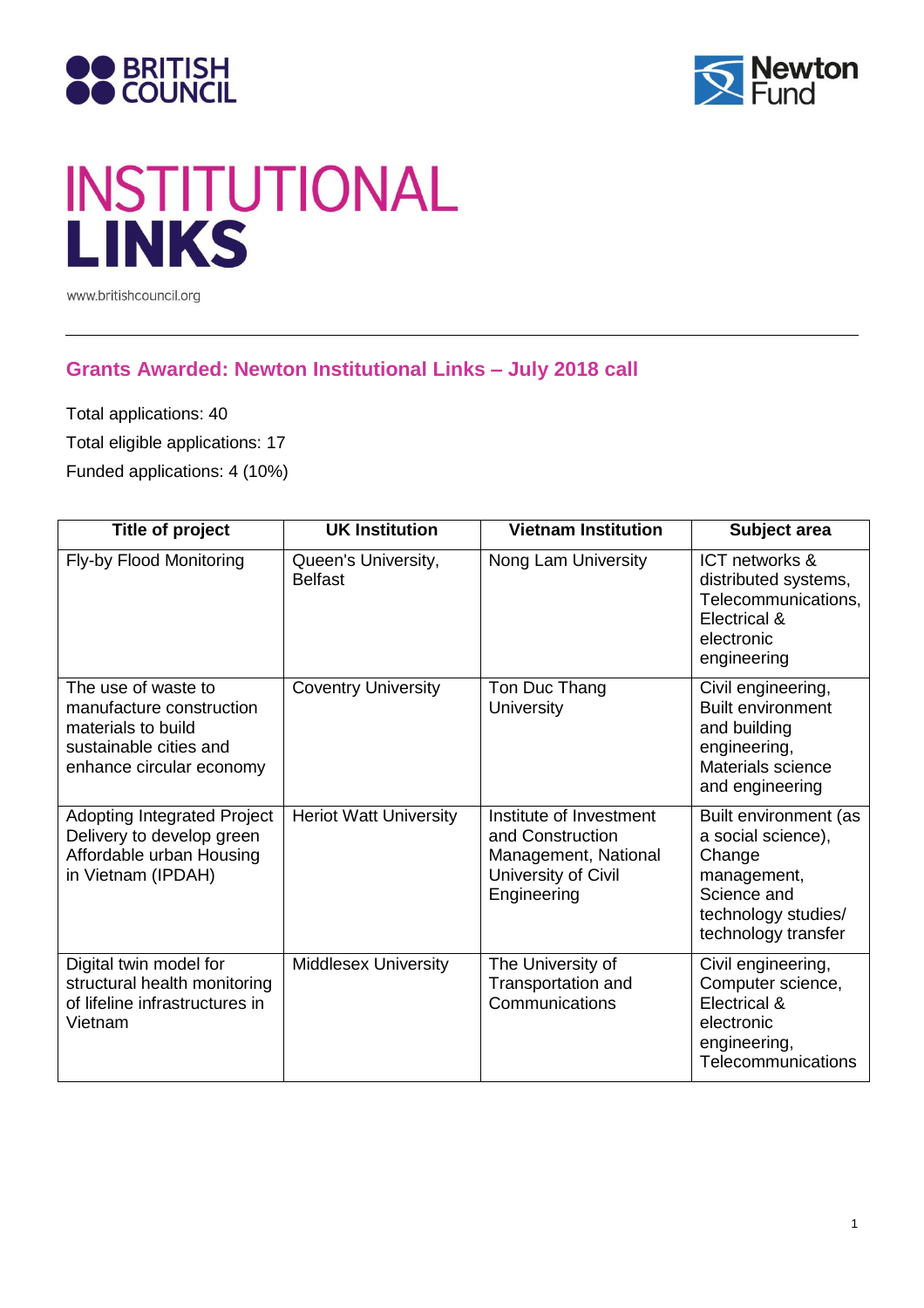# **Grants Awarded: Newton Institutional Links – July 2016 call**

Total applications: 14

Total eligible applications: 11

Funded applications: 1 (10%)

| Title of project                                                                                                                                | <b>UK Institution</b>  | <b>Vietnam Institution</b>                                                | Subject area           |
|-------------------------------------------------------------------------------------------------------------------------------------------------|------------------------|---------------------------------------------------------------------------|------------------------|
| A Vietnam-UK Centre of<br>Excellence to design,<br>construct and research the<br>pedagogical impact of mobile<br>digital textbooks in education | The University of Hull | University of Education,<br><b>Vietnam National</b><br>University - Hanoi | <b>Social Sciences</b> |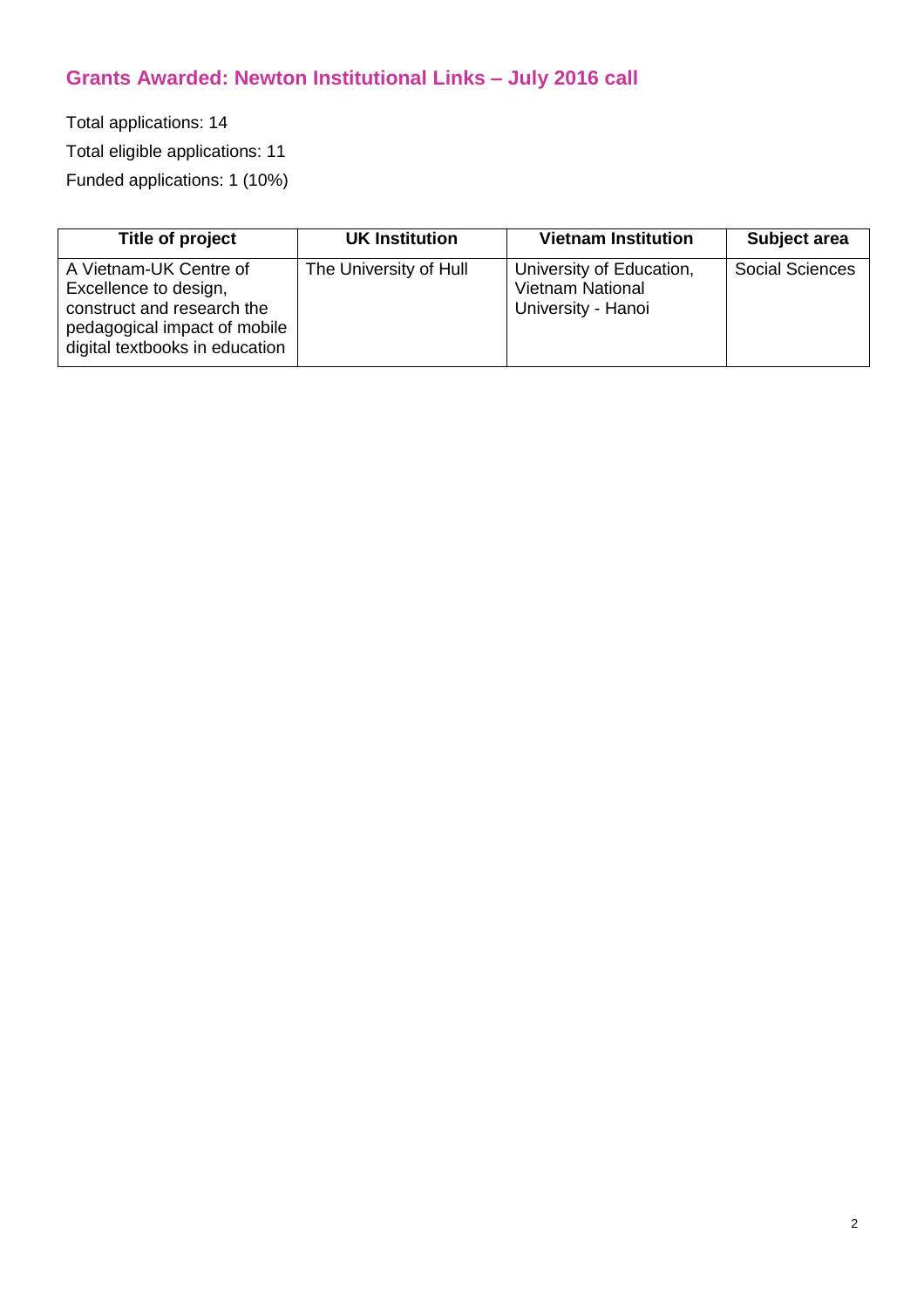# **Grants Awarded: Newton Institutional Links – July 2015 call**

Total applications: 15 Total eligible applications: 13 Funded applications: 7 (47%)

| <b>Title of project</b>                                                                                                                                                                                                        | <b>UK Institution</b>                                                                                     | <b>Vietnam Institution</b>                                                                                              | Subject area                                            |
|--------------------------------------------------------------------------------------------------------------------------------------------------------------------------------------------------------------------------------|-----------------------------------------------------------------------------------------------------------|-------------------------------------------------------------------------------------------------------------------------|---------------------------------------------------------|
| Adding Value to the<br>Vietnamese Agri-food Sector                                                                                                                                                                             | <b>Newcastle University</b><br><b>Business School</b>                                                     | University of Economics<br>Ho Chi Minh City                                                                             | <b>Social Sciences</b>                                  |
| Enhancing food safety and<br>security of maize and rice:<br>minimisation and prevention<br>strategies to control spoilage<br>moulds and mycotoxins<br>during post-harvest storage<br>in Vietnam                                | Soil and AgriFood<br>Institute, School of<br>Energy, Environment<br>and AgriFood, Cranfield<br>University | Ho Chi Minh City<br>University of Food Industry                                                                         | Environment,<br>Agriculture and<br><b>Food Sciences</b> |
| Sustainable green fuel and<br>hydrocarbon production from<br>non-food and waste<br>Vietnamese Oil Seed Crops                                                                                                                   | European Bioenergy<br>Research Institute, Aston<br><b>University</b>                                      | <b>School of Chemical</b><br>Engineering, Hanoi<br>University of Science and<br>Technology                              | Engineering and<br>Physical<br><b>Sciences</b>          |
| Avoided forest degradation in<br>central Vietnam                                                                                                                                                                               | School of Earth and<br><b>Environment, University</b><br>of Leeds                                         | <b>Center for Agriculture</b><br>Forestry Research and<br>Development, Hue<br>University of Agriculture<br>and Forestry | Environment,<br>Agriculture and<br><b>Food Sciences</b> |
| An evidence-based approach<br>to the evaluation and<br>planning of Breast Cancer<br>Services in Vietnam                                                                                                                        | Centre for Public Health,<br>Queen's University,<br><b>Belfast</b>                                        | Institute for Preventive<br><b>Medicine and Public</b><br>Health, Hanoi Medical<br>University                           | Biological and<br>Medical<br><b>Sciences</b>            |
| The formulation of curcumin<br>preparations with enhanced<br>bioavailability for<br>manufacturing in Vietnam                                                                                                                   | University of Brighton                                                                                    | Institute of Chemistry,<br>Vietnam Academy of<br>Science and Technology                                                 | Environment,<br>Agriculture and<br><b>Food Sciences</b> |
| Improving health,<br>environmental protection and<br>energy security by<br>developing resilient cost-<br>effective anaerobic<br>wastewater technologies with<br>sustainable energy<br>production for lower-income<br>countries | <b>Faculty of Engineering</b><br>and the Environment,<br>University of<br>Southampton                     | <b>Faculty of Environmental</b><br>Engineering, National<br>University of Civil<br>Engineering                          | Engineering and<br>Physical<br><b>Sciences</b>          |